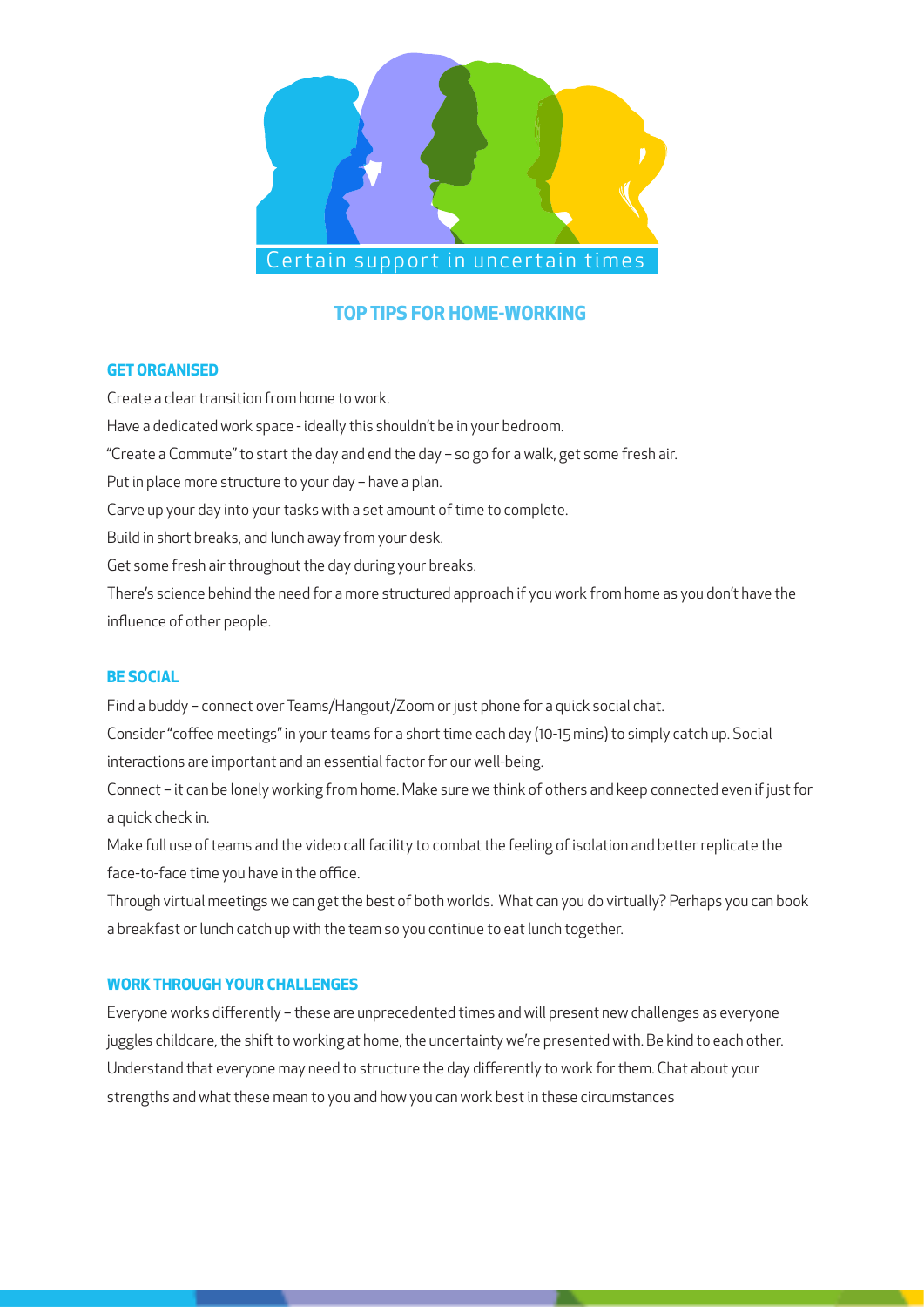#### **THE HOME OFFICE**

The point here is to clearly define the part of your house where work happens. That makes it more likely that you'll actually get things done when you're there, but just as importantly might help you disconnect when you're not. Remember that when you work from home you're always at home—but you're also always at work.

### **GET FRESH AIR**

It's a change of scenery, a good excuse to get some fresh air and provides a tiny bit of human interaction. Should that no longer be feasible for coronavirus reasons, at the very least see if you can walk around the block a couple of times a day. There's no water cooler when you work from home, no snack table, no meetings down the block. It's easy to stay locked in position all day. Don't do it! Sitting is terrible for your health and mind-numbing when you're staring at the same wall or window all day.

#### **GIVE YOURSELF RULES**

No TV - Unless you work in an office that already has TV on all day in the corner, no television. You are not as good at working with that background noise as you think. And that one little break to catch up on The Stranger will invariably turn into a binge. This applies to videogames, books - anything but music, really. Basically, if you wouldn't do it at the office, don't do it at home when you're working. Boundaries!

#### **EAT PROPERLY**

Don't forget to exercise and eat and stay well – plan what you're having for lunch so you don't take the unhealthy option!

You're going to snack - so keep something remotely healthy on hand - crunching baby carrots is a satisfying stress reliever - so that when you do finish off a bag of something in one sitting, it's not, like, Doritos so you won't feel bad!